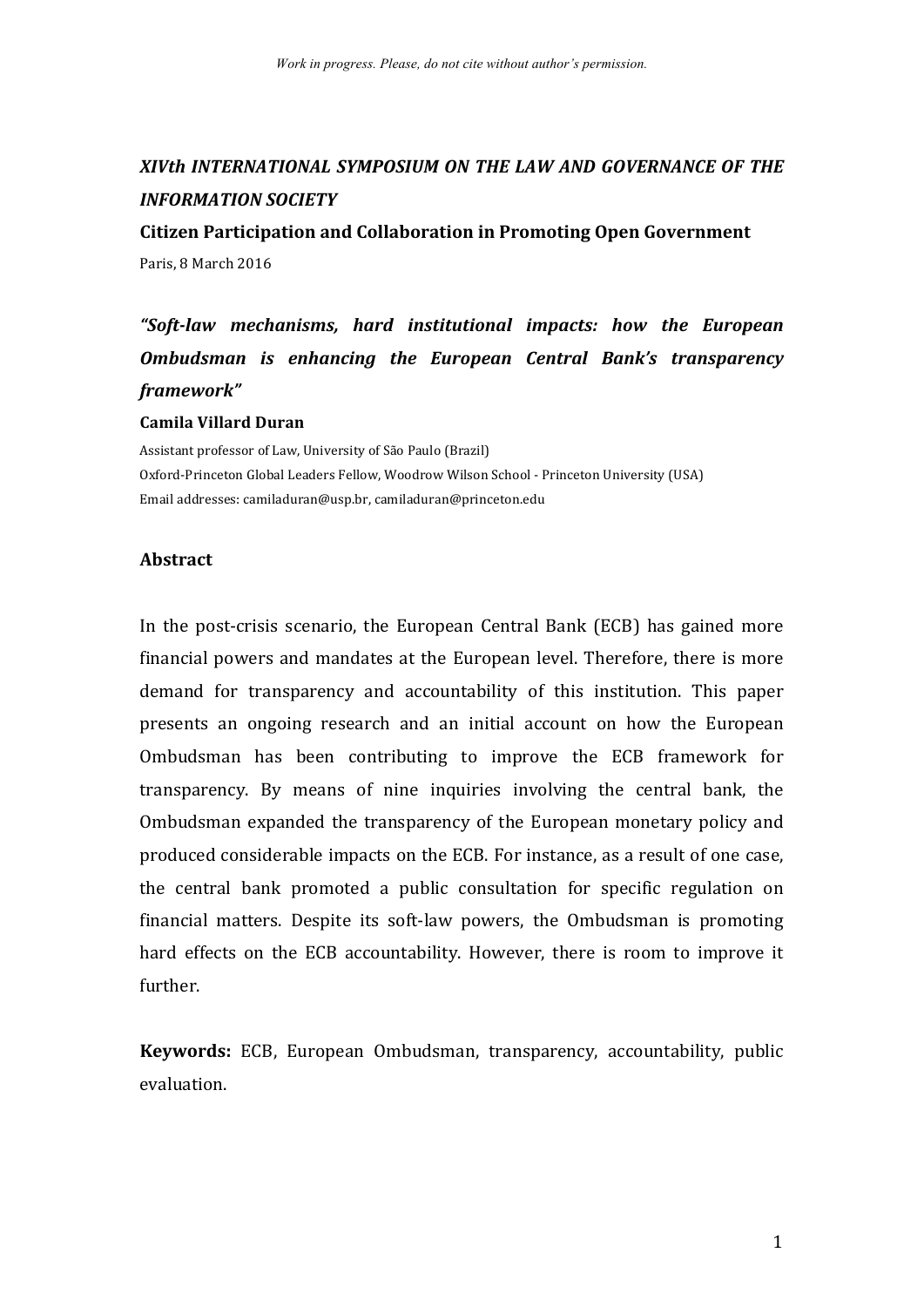### **1) Introduction**

 $\overline{a}$ 

Looking back to central bank history, one may notice that conventionally these institutions were not supposed to be accountable to general public, but mainly to political powers of their countries.<sup>1</sup> Yet, in the last three decades, the most important institutional change for central banks was the attribution of political autonomy over monetary policy as well as the establishment of mechanisms for "operational transparency". The main goal of monetary stability was another feature of this political movement. Having an exclusive aim, or a well-defined hierarchy of goals, was supposed to make the performance assessment straightforward. Therefore, accountability and transparency mechanisms2 were designed by law to assure that currency management could be evaluated by parliaments and heads of government.

Nonetheless, since the 1990s, central bank regulations or statements related to operational transparency were also set up, though focused on market communication and economic efficiency of monetary actions. For instance, central bank, by their own initiatives, defined specific inflation targets for interest rate policy (the case for the ECB and after 2012 the United States' Federal Reserve) or decided to publish minutes (the ECB after 2015).<sup>3</sup> This precise type of accountability mechanism has emerged as *soft law*, i.e. outside of the battles of the political arena.

In my opinion, it has gone unnoticed in the economic literature, which refers to them only as mechanisms of "operational transparency" (Duran, 2012). Nonetheless, these central bank regulations established an institutional framework for *potential* greater social accountability (Duran, 2015). These "soft"

<sup>1</sup> For an account on the history of accountability mechanisms of the European Central Bank, the United States' Federal Reserve and the Brazilian Central Bank, see Duran (2012). For the foundational book on this subject, see Amtenbrink (1999).

<sup>2</sup> In Duran (2012; 2015), I distinguished accountability from mechanisms of transparency: "[f]rom the point of a political and legal view, transparency is a precondition (i) to legitimate monetary policy implemented by […] independent CBs [central banks] and (ii) for the accountability of these institutions – it enables social forums and political institutions to monitor and evaluate their operation" (Duran, 2015: 121).

<sup>3</sup> In February 2015, the ECB decided to publish its minutes. The *Financial Times* attributed this decision to "public pressure for more accountability after the global financial crisis [which] has forced traditionally secretive rate setters to open up" (European Central Bank opens up with release of minutes' - 19 February 2015).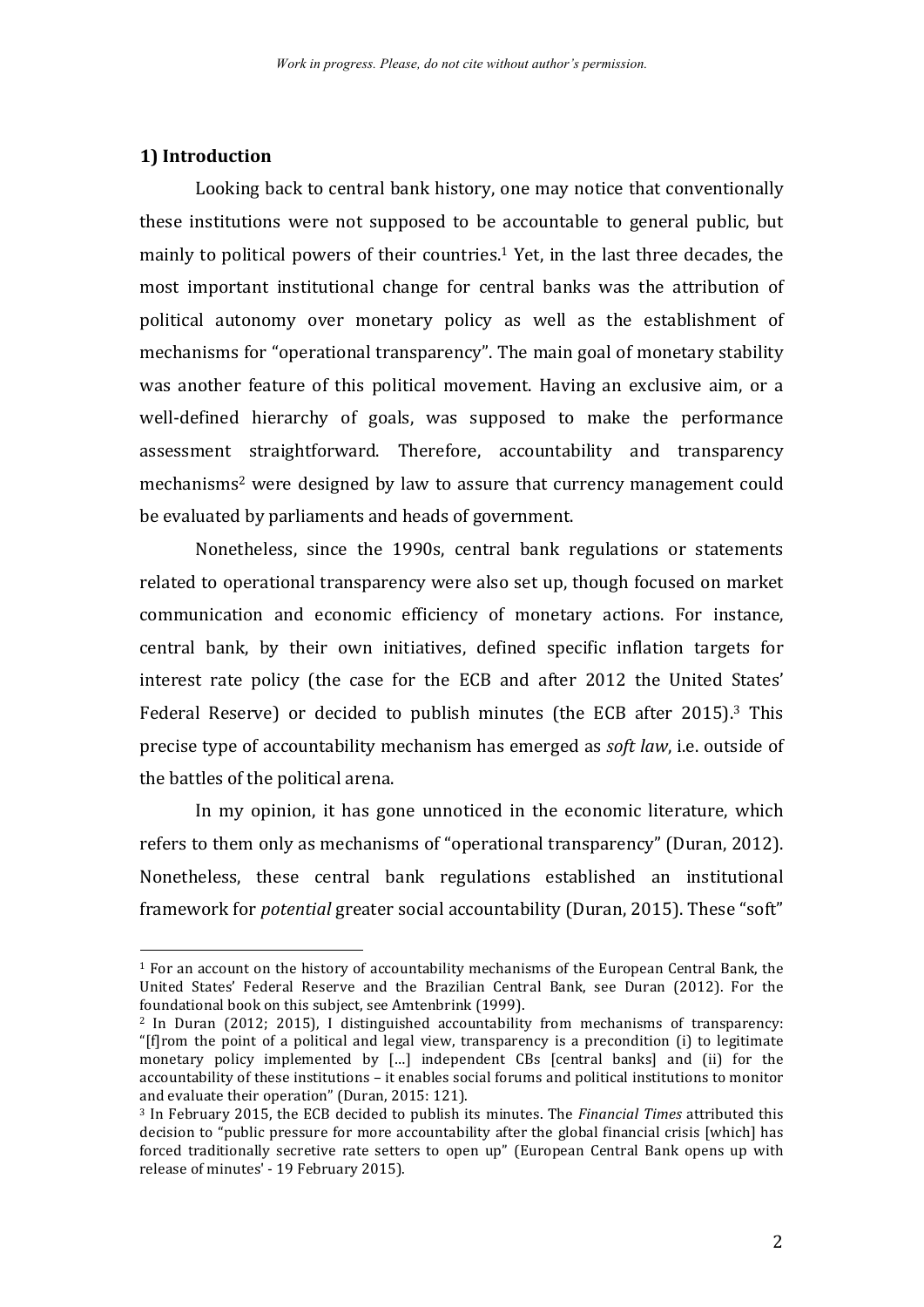instruments complemented the legal structure for monetary policy transparency construed by hard law and parliamentary initiatives.

The 2008 financial crisis, however, challenged this institutional framework for transparency in currency management. Firstly, the quantitative easing policies (QEs) became the "new normal" for central banks, since interest rate decisions exhausted its effects. Moreover, the intellectual consensus on the neutrality of money was contested and central banks gained more power and complex responsibilities related to financial stability (Goodhart, 2010; Aglietta, 2011; Borio, 2011). For instance, the ECB is in charge of banking supervision in the framework of the Single Supervisory Mechanism (SSM). This mandate creates new legal realities and challenges in relation to the independence of the institution. It also raises questions on how to keep ECB (new and old) powers in check.4

It was already complex for citizens and political actors to assess central bank decisions through legal instruments related to operational transparency in traditional monetary policy (soft or hard law in nature). What could be said about the quantitative easing policies and new regulatory functions acquired after the 2008 crisis? In democratic and global integrated societies, how to assure supervision and evaluation of complex public actions taken by monetary authorities?

I argued (Duran, 2012; Duran, 2015) that the role of law in policy-making, notably in monetary policy, is changing: from (i) *ex ante* framework to control the implementation of public policies (precise definition of instruments and legal quantitative limits to central bank actions)5 towards (ii) an *ex post* form of supervision, i.e. through the establishment of accountability and transparency

<sup>4</sup> It is important to note that new obligations related to confidentiality and professional secrecy are also required. For instance, the ECB has to combine the growing demand for transparency with specific procedures of professional secrecy established particularly by two Directives of the European Union – e.g. Directive 2014/59/EU (articles 84(5) and 98) and Directive 2013/36/EU (articles 59(2)). The ECB has been working with sensible information related to public debt and budgetary deficits of countries in the eurozone. It must also deal with confidential information in relation to the exercise of new powers in financial regulation.

<sup>5</sup> Historically, a legislative rule, which defined a ceiling for reserve requirements, or precise limits for issuance of paper money by central banks.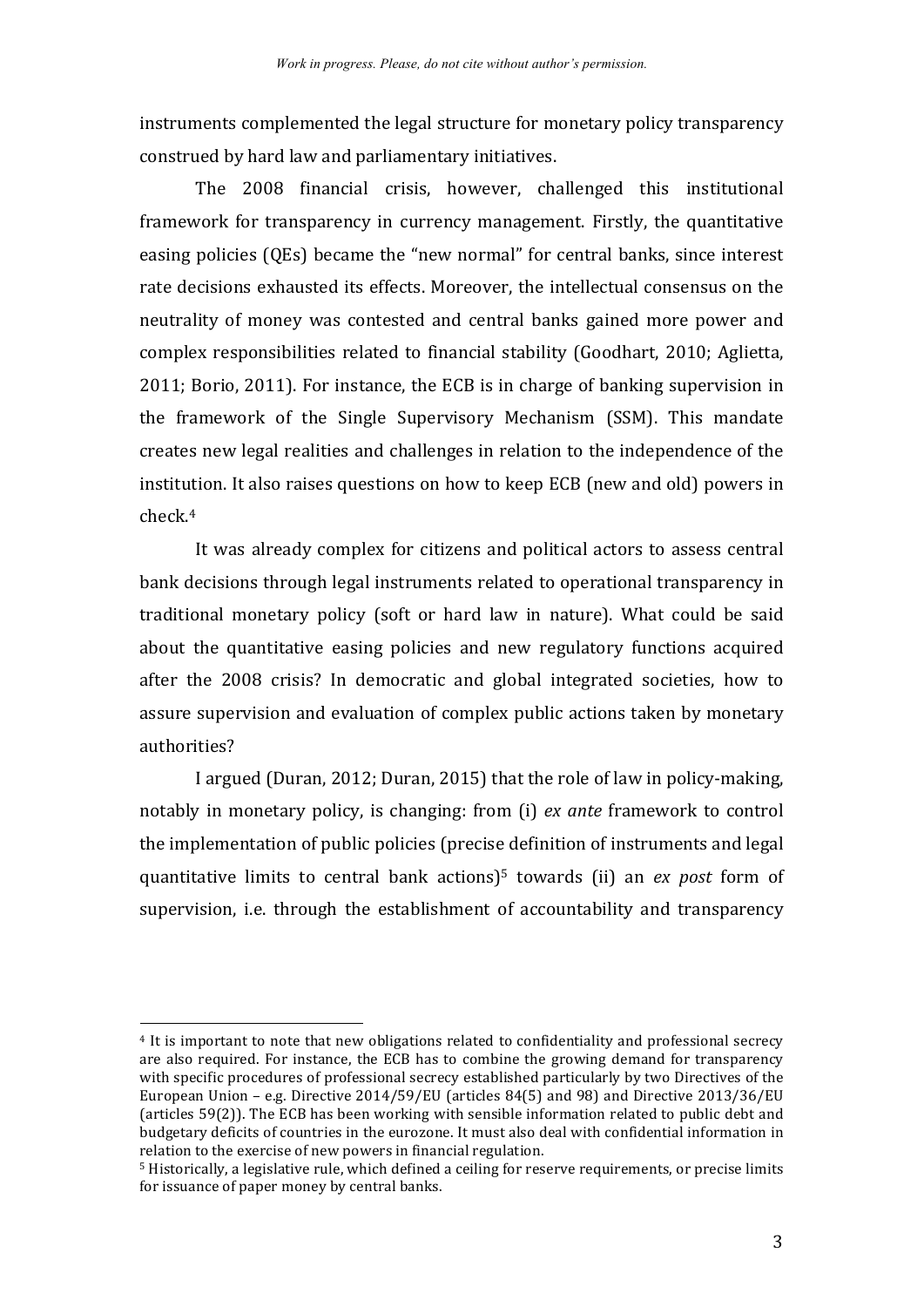procedures (by means of targets and goals combined with instruments for *ex post* evaluation and possibly application of judicial or other types of sanctions).6

This movement was already noticed in modern monetary policy, but this trend tends to be reinforced in the 2008 aftermath in a more complex financial environment and with new mandates for central banks. These challenges call for the re-imagination of transparency mechanisms in monetary policy and banking supervision.<sup>7</sup> This is also a way to re-legitimate central bank actions in a postcrisis world. Thus how to improve the role of law in central bank transparency, notably at the ECB? How to deal with the trade-offs between transparency and confidentiality in financial and monetary matters?

This research proposes to assess how a non-judicial body in Europe, the Ombudsman, is contributing to enhance the legal framework for the ECB transparency and broadening citizens' oversight of central bank actions. This is particular important in the actual context of a growing complexity of ECB's mandates and responsibilities.

The Ombudsman has a very interesting hybrid nature: it is formally a parliamentary body, but operates as a *quasi*-judicial forum through individual complaints. It also has the power to initiate its own inquiries. It is designed to assure the respect of the rule of law by European institutions by investigating denunciations of "acts of maladministration". The Ombudsman "illustrates a classic logic of parliamentary accountability" (Magnette, 2003: 678).

This research aims, at first, to map the Ombudsman's cases involving the ECB since its creation, and then to analyze how they are contributing to broaden the general public's oversight of monetary regulation beyond markets and politicians. This paper presents the initial assessment of these cases and tries to contribute to the legal literature on how law can assure social accountability of central banks.

<sup>6</sup> In the case of currency management, this legal metamorphosis is due to a change on how central banks regulate money in the economy. In stages of low development of financial markets, monetary authorities predominantly employed rules-based instruments, i.e. monetary mechanisms based on regulatory power, such as reserve requirements and liquidity asset ratios. With growing development of financial markets, central banks move towards more market-based mechanisms, i.e. policy tools destined to influence underlying conditions for demand and supply of central bank money, such as open-market operations (Laurens, 2005).

<sup>7</sup> A recent article on the perspective of the ECB democratic accountability in the framework of the SSM is Grandrud and Hallerberg (2015).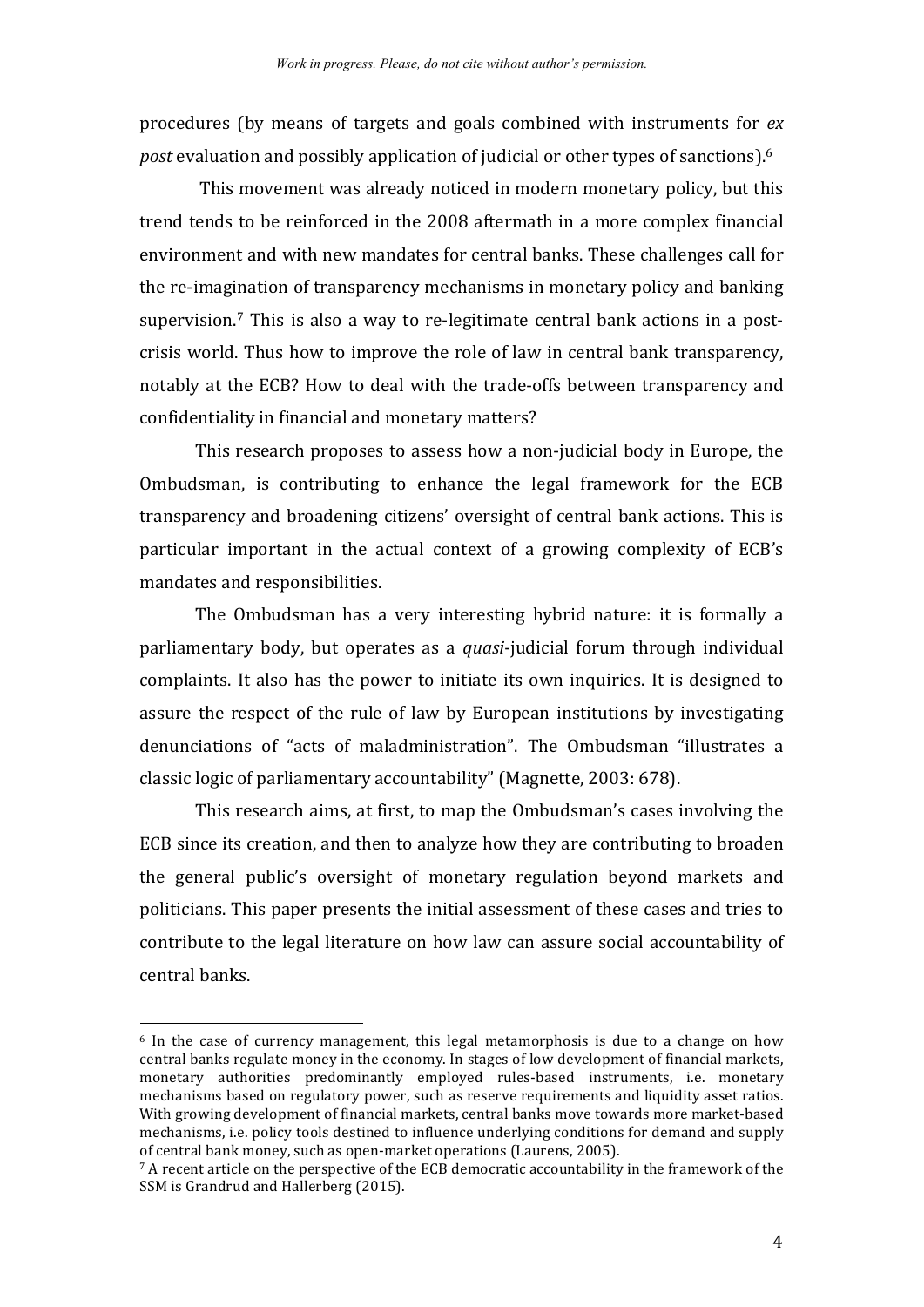In the next section, I present the literature gap on central bank transparency and accountability. I also propose one legal perspective, which might bridge this gap. In the third section, I present my first assessment of the Ombudsman's cases involving the ECB and its monetary regulation. Even though Ombudsman's pronouncements are non-binding (a very different feature if one compares to Courts), this European institution has been promoting identifiable impacts on ECB transparency. Its soft-law nature is contrasted with hard effects generated by few cases involving the central bank since 1999, as I will explore below. A brief conclusion follows.

### **2) The research gap on ECB transparency and accountability: more legal literature required**

Since the 1990s, the literature on transparency and accountability of central banks is very proficient (de Haan et al., 1998; Amtenbrink, 1999; Bini-Smaghi and Gros, 2001; Van den Berg, 2005; Blinder, 2004; Lybek, 2005; De Haan and Osterloo, 2006; Dincer and Eichengreen, 2007; Goodfriend, 2007; BIS, 2009; Laurens et al., 2009; Van der Cruijsen et al., 2010a; 2010b).8 Yet, I argued elsewhere (Duran, 2012; Duran, 2015) this literature (1) had essentially an economic perspective (i.e. focus on efficiency of monetary policy and central bank communication towards market agents), (2) accountability instruments were fused with transparency tools and the main literature did not sufficiently pay attention to the differentiation between *ex ante* and *ex post* institutional mechanisms to keep monetary power in check; and (3) the growing relevance of soft law was not identified by this intellectual field, as the main institutional innovation of central banks in the last decades.

Another literature gap is related to the analysis of checks and balances, notably for the ECB, from the perspective of judicial and non-judicial bodies, i.e. the Court of Justice of the European Union (CJEU) and the European Ombudsman. Few studies have been focused on judicial review. For instance, I may mention the collection of articles on the CJEU's decision related to the implementation of the Outright Monetary Transactions (OMT) by the central

<sup>8</sup> The literature not focused on central banks, but especially relevant for the concept of accountability in European and international contexts is: Bovens (2007a; 2007b; 2010), Grant and Keohane (2005), Scott (2006) and Dowdle (2006).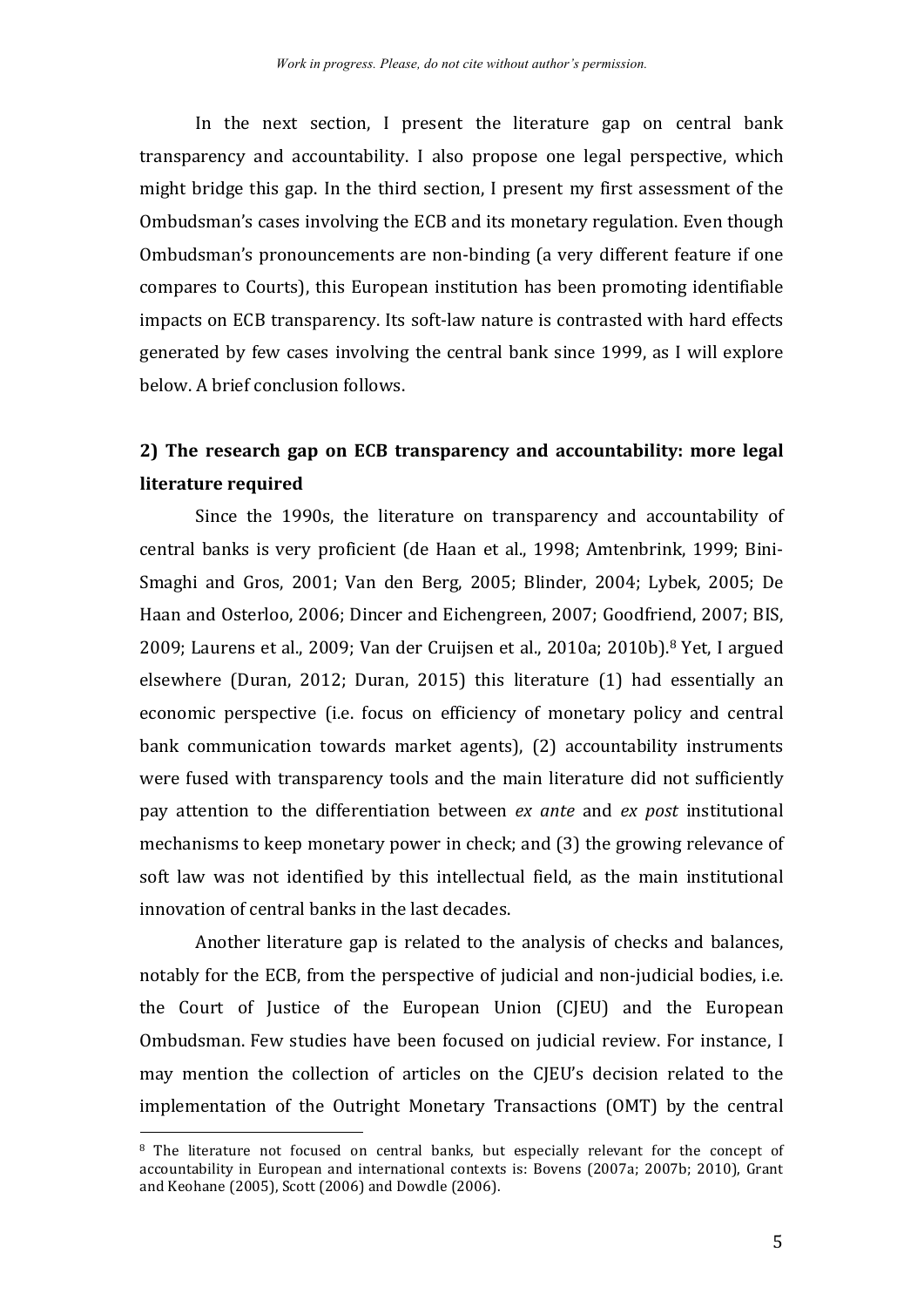bank (the "Gauweiler case") published as special section at the German Law Journal (2015). However, these articles focus rather on the implications for the constitutional design of monetary policy instead of how the CJEU is contributing (or not) to enhance general public's oversight of monetary decisions. 9

It has not come to my notice a study focused specifically on the relationship between the European Ombudsman and the ECB. Magnette (2003) and Cadeddu (2004) analyzed the political role and the institutional functions of the European Ombudsman. At some point, they both mentioned cases related to the ECB (Magnette, 2003: 688-689; Cadeddu, 2004: 166, note 19). However, they did not focus on the effects produced by the Ombudsman's decisions on the ECB framework.

The European central bank was designed as a very independent institution. However, monetary decisions have wide social impacts. The ECB allocates resources among different social groups, i.e. creditors and debtors. Thus, despite the complexity of central bank decisions, "technical" issues on money are political in nature and define winners and losers in European society. Therefore, in democratic contexts, there is a demand for legal mechanisms that could maintain monetary power in check.

If the legal structure for monetary policy is becoming more and more *ex post* in nature, as I suggested above, the Ombudsman is an important institution for this system. By means of an *ex post* control of governance procedures, the European Ombudsman can *indirectly* reach the *content* of monetary decisions by giving voice to stakeholders outside parliaments and markets.

The key Ombudsman's institutional attributes, which may impact the framework for monetary power's oversight are: (i) its investigative power, (ii) its openness to complaints by any European citizens or residents without formalities, and (iii) its "contradictory" procedures, where complainant and administration dialogues and can reach an agreement. Its technical specialization on governance issues and good administrative practices reshapes citizen's arguments and can put them in similar level of knowledge as European bureaucracies. In addition, it works through repressive measures that may

<sup>9</sup> For a contribution related to the CJEU review of the European Council decisions, see Abazi and Hillebrandt (2015).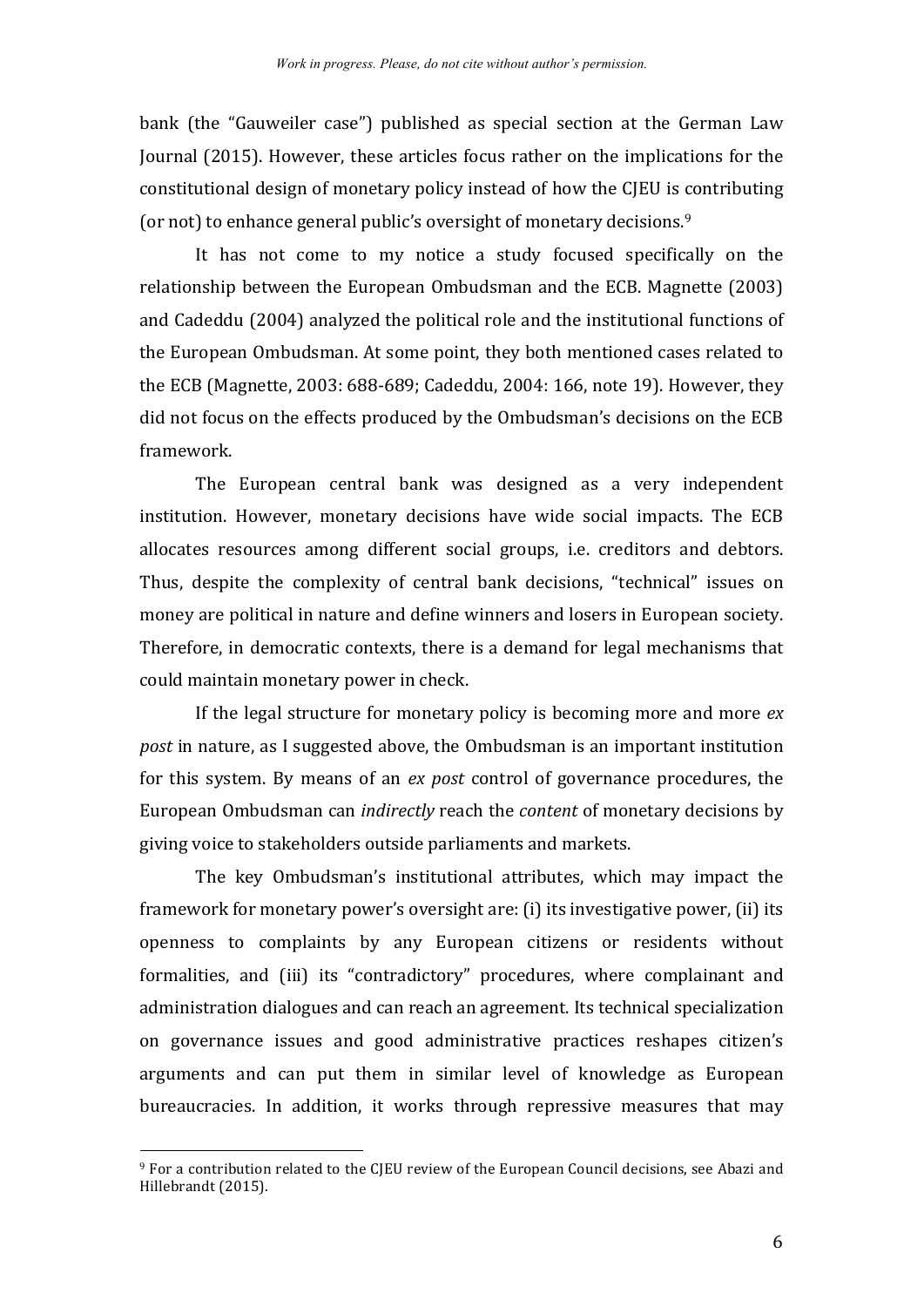generate effects on European institution's reputation and prestige - a sort of sanction very feared by central banks.

The Ombudsman has the potential to exercise political pressure on institutions in Europe, being a relevant "source of diffuse power" (Magnette, 2003: 682). It is a type of "soft justice", which may suit the framework for the oversight of European monetary power. Therefore, it is a matter of empirical question: how and in which conditions the Ombudsman has been influencing the ECB transparency?

# **3) Guarding the money guardian: how the European Ombudsman's decisions are improving ECB accountability and transparency**

The ECB has the confidentiality of its monetary deliberations guaranteed by treaty. Article 132(2) of the Treaty on the Functioning of the EU (TFEU) delegates the disclosure of decisions up to the ECB itself. Protocol 4 of the TFEU states that the Governing Council's regular meetings are confidential and only the central bank decides to announce them. Politically, "the power to decide the degree of transparency and the level of social accountability concerning monetary decisions is granted to the ECB" (Duran, 2015: 114-115).

Therefore, the European Ombudsman can particularly contribute to broadening the oversight scope of the ECB. Up to present, it decided 9 (nine) cases concerning the central bank, which involved complaints related to the management of monetary policy as well as other institutional matters.10 The majority of the cases (6/9) were initiated by European citizens or residents, which reveals a high degree of Ombudsman's openness and facilitated access (Table 1, below). Other cases comprised complaints by a member of the Parliament  $(1)$  and a non-governmental organization - NGO  $(1)$ , as well as a procedure initiated by the Ombudsman's own initiative.

<sup>10</sup> I am not including in my empirical research cases related to the ECB's legal regime for employees and other service contracts. These rules are not aimed at the general public concerns on the management of money, the focus of this paper.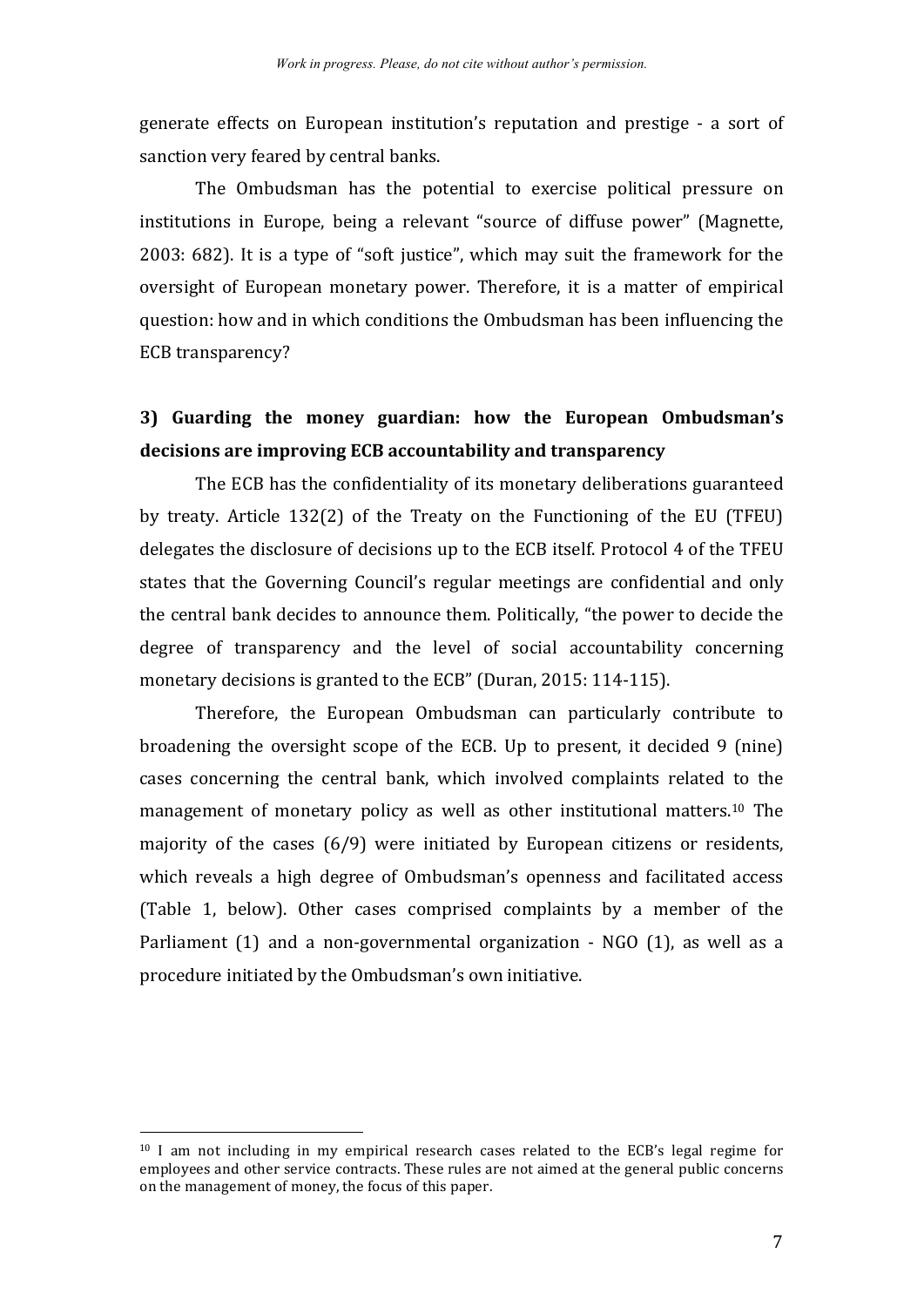# **Table 1. European Ombudsman's cases concerning the ECB and the institutional design of monetary regulation**

| <b>Case denomination</b><br>and official number |                   | <b>Opened</b><br>on | <b>Ombudsman</b> | Complainant                          | Any<br>improvement on<br>the ECB |
|-------------------------------------------------|-------------------|---------------------|------------------|--------------------------------------|----------------------------------|
|                                                 |                   |                     |                  |                                      | transparency?                    |
| 1.                                              | 1693              | 2015                | Emily O'Reilly   | Member of the                        | Yes [most relevant]              |
| <b>AnaCredit</b>                                |                   |                     |                  | European<br>Parliament <sup>11</sup> |                                  |
| 2.                                              | 356               | 2014                | Emily O'Reilly   | European citizen                     | No. It was a                     |
| <b>Eurozone</b>                                 |                   |                     |                  | or resident                          | missed                           |
| convergence<br>criteria                         |                   |                     |                  | (German citizen)                     | opportunity.                     |
| 3.                                              | 1339              | 2012                | P. Nikiforos     | ${\rm NGO^{12}}$                     | Yes                              |
| <b>Group of Thirty</b>                          |                   |                     | Diamandouros     |                                      |                                  |
| 4.                                              | 2016              | 2011                | P. Nikiforos     | European citizen                     | Yes                              |
| <b>ECB</b>                                      |                   |                     | Diamandouros     | or resident                          |                                  |
| communication                                   |                   |                     |                  | (Spanish lawyer)                     |                                  |
| with Spanish                                    |                   |                     |                  |                                      |                                  |
| authorities<br>5.                               | 1008              | 2006                | P. Nikiforos     | European citizen                     | No. Actually, it had             |
| Language for                                    |                   |                     | Diamandouros     | or resident                          | a negative impact.               |
| <b>ECB</b>                                      |                   |                     |                  | (French)                             |                                  |
| communication                                   |                   |                     |                  |                                      |                                  |
| - case II                                       |                   |                     |                  |                                      |                                  |
| 6.                                              | 3054              | 2004                | P. Nikiforos     | European citizen                     | Yes                              |
| <b>Exchange</b><br>rate                         |                   |                     | Diamandouros     | or resident                          |                                  |
| policy                                          | 1939              | 2002                | P. Nikiforos     |                                      | Yes                              |
| 7.<br>Euro                                      |                   |                     | Diamandouros     | European citizen<br>or resident      |                                  |
| banknotes                                       |                   |                     |                  |                                      |                                  |
| 8.                                              | 281               | 1999                | Jacob            | European citizen                     | No. Actually, it had             |
| Language for                                    |                   |                     | Söderman         | or resident                          | a negative impact.               |
| <b>ECB</b>                                      |                   |                     |                  |                                      |                                  |
| communication                                   |                   |                     |                  |                                      |                                  |
| - case I                                        |                   |                     |                  |                                      |                                  |
| 9.<br><b>Rules</b>                              | O <sub>I</sub> /1 | 1999                | Jacob            | Ombudsman                            | Yes                              |
| governing                                       |                   |                     | Söderman         | (own initiative)                     |                                  |
| public access to                                |                   |                     |                  |                                      |                                  |
| documents                                       |                   |                     |                  |                                      |                                  |

Among all these cases, two thirds (6/9) had a clear and identifiable contribution to ECB transparency and accountability (Table 1, above). In my qualitative analysis, I am not concerned with the case's result, i.e. if the Ombudsman found any maladministration in relation to the complainant's

<sup>&</sup>lt;sup>11</sup> The MEP is Sven Giegold, a German politician (Group of the Greens/European Free Alliance).

<sup>&</sup>lt;sup>12</sup> This organization is the Corporate Europe Observatory (CEO), a NGO based in Brussels which works on exposing the power of lobby groups in Europe.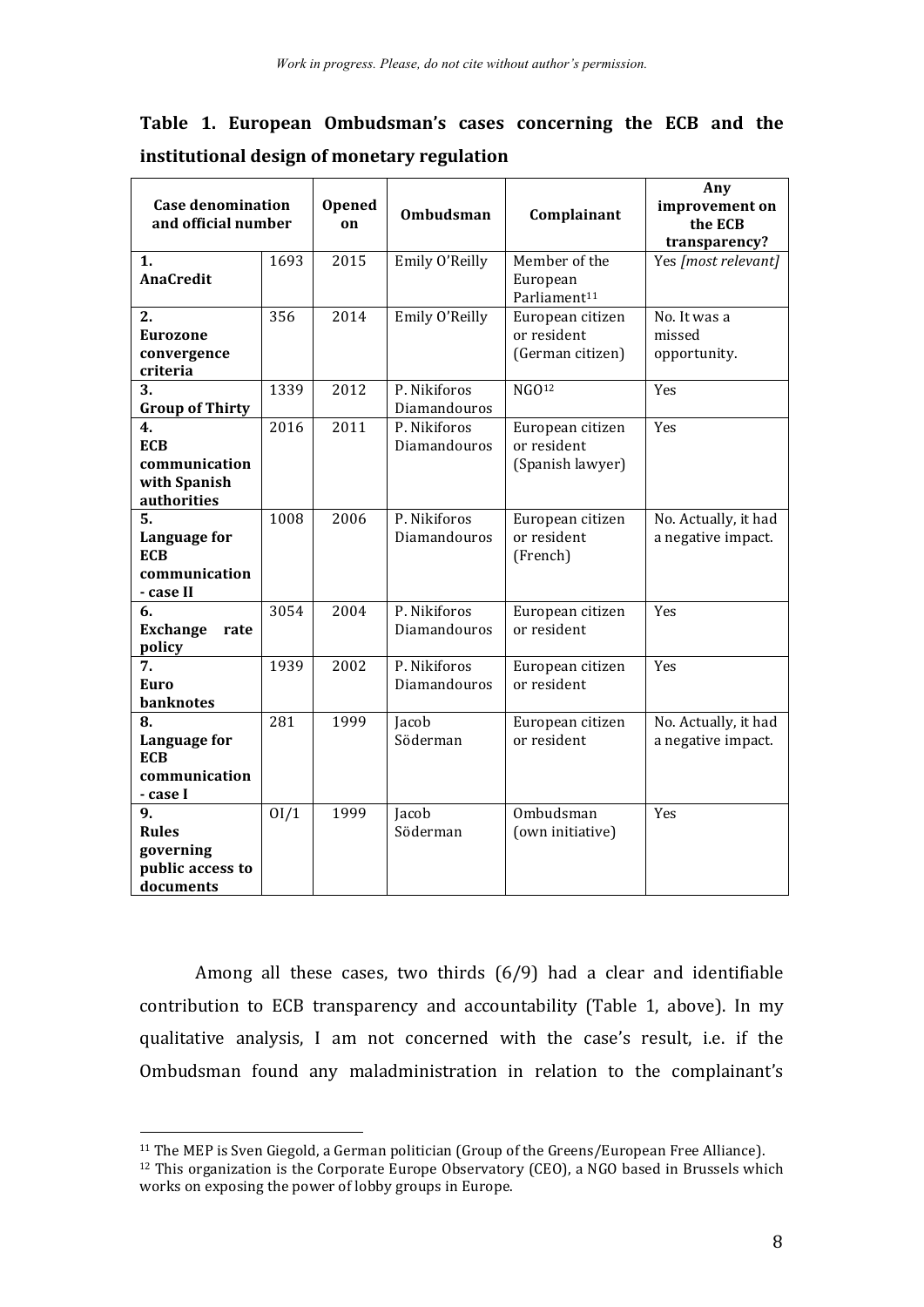allegations. Anyway, in all of these cases, the Ombudsman declared there was *no maladministration* on the part of the ECB.

However, the Ombudsman's particular contribution was elsewhere: by manipulating its (independent and soft) powers and establishing an institutional channel between the complainant and the ECB on transparency matters. Also, the Ombudsman vocalized issues related to governance transparency.

In cases 1, 3, 4, 6, 7 and 9 (Table 1, above), the ECB seems to change its behavior to respond to the Ombudsman's demands on transparency, or the Ombudsman used the procedures to vocalize significant arguments on central bank transparency. All Ombudsmen contributed to this movement (Emily O'Reilly, P. Nikiforos Diamandouros and Jacob Söderman). In case 2, no relevant impact on ECB transparency policy was identifiable, but in cases 5 and 8 there was, in fact, a negative impact, as I will explain below.

### **3.a) Cases with relevant impact on ECB transparency**

The AnaCredit case (Case 1, Table 1, above) was the most remarkable one. By means of a complaint, a member of the European Parliament (MEP) manifested his concerns on the AnaCredit regulation to be issued by the ECB. The AnaCredit is "a project to set up a dataset containing detailed information on individual bank loans in the euro area, harmonized across all member states".13 The central bank intention is to create a European analytical credit datasets. The MEP was concerned that this regulation may be a breach of higher-ranking EU law, particularly rules and principles concerning data protection. Furthermore, according to him, the ECB should carry out a public consultation before issuing this type of regulation, since it concerns millions of people in Europe.

In her decision, the Ombudsman O'Reilley noted that the ECB was (currently) examining the MEP substantive concerns and has consulted the Data Protection Supervisor in Europe. Her first assessment was that, as *prima facie*, the legal basis for the AnaCredit did not seem to be wrong. However, in relation to the public consultation, she provoked the ECB to take action. In her words,

"I note from material published by the ECB on 11 November 2015 that the Bank ran a 'merits and costs' procedure, in which *'representatives of the banking industry were*

<sup>13</sup> ECB website.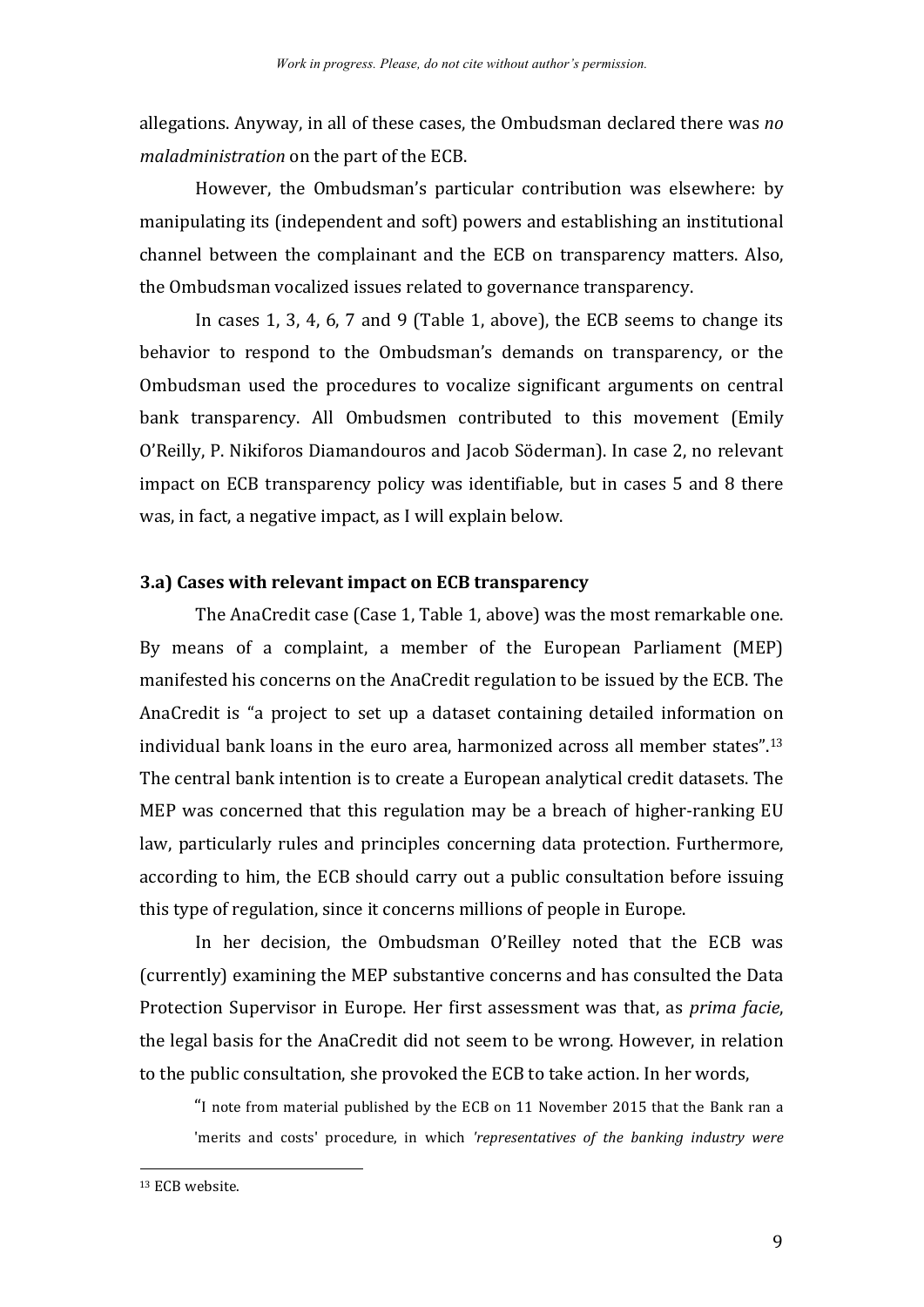*directly involved'*, mainly via the respective NCBs [national central banks]. It is further stated that the industry was informed on many occasions and extensively in writing. There is also mention of a *possible public consultation* should the ECB Governing Council consider an extension of the scope of the AnaCredit dataset **in the future**. Given that it has not been possible for my services to find a published report on the 'merits and costs' procedure, it is difficult *to gauge to what extent stakeholders and the wider public have been given an opportunity to provide structured input on this important initiative.* The regulation to be adopted will affect millions of individuals; adopting it without ensuring the most appropriate consultation of stakeholders and the wider public may undermine the public trust of AnaCredit, irrespective of its merits. **I understand there is no legal impediment to the ECB giving all stakeholders including the wider public an opportunity to voice their views.**" (Fragments of the Ombudsman's decision on the Case AnaCredit, 1693/2015/PD, European Ombudsman, my emphasis).

The Ombudsman's decision was issued on 20 November 2015. On 4 December, the ECB published a draft regulation for the AnaCredit project and opened a period of more than 50 days for public consultation. The ECB also clarified that it would "provide feedback on how the observations received were assessed and taken into account in the Regulation".14 The central bank also explained the confidential rules of the project: "[d]ata will be treated according to strict confidentiality rules as set out under existing European law, and will only be accessible to the [aforementioned] users and for the foreseen uses." <sup>15</sup>

Therefore, the ECB reacted positively to the Ombudsman's decision promoting, almost immediately, a public consultation for the AnaCredit regulation (instead of considering only a "possible future consultation") and, by its website, tried to address the initial concerns on data protection. Also, it is important to remark the Ombudsman's sentences: she clearly vocalized the interests of other stakeholders, besides industry and national central banks.

Possibly, this case had another effect related to the announcement of a research fellowship on ECB transparency in 9 December 2016. The second edition of the "ECB Legal Research Programme" called for papers on a

 $\overline{a}$ <sup>14</sup> See the ECB announcement at: https://www.ecb.europa.eu/stats/money/aggregates/anacredit/html/index.en.html See the ECB announcement at: https://www.ecb.europa.eu/stats/money/aggregates/anacredit/html/index.en.html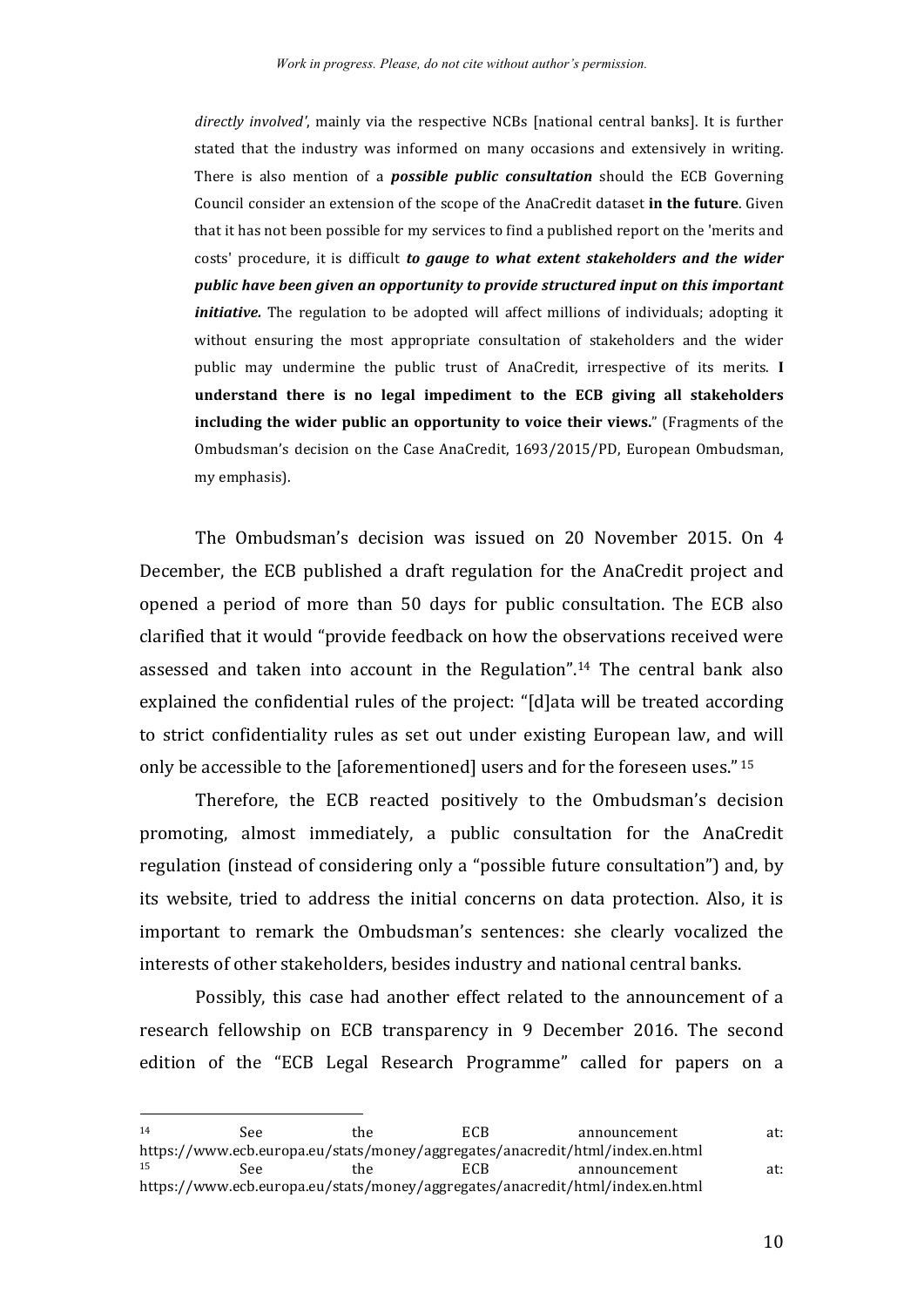"comprehensive analysis of the principle of transparency, including in view of the case law of the relevant courts and the practice of non-judicial subjects (e.g. the European Ombudsman) [which] would be relevant to determine whether transparency demands prevail over other competing requirements (related to central bank activities), favoring a more limited scrutiny."<sup>16</sup> It shows that the ECB is carefully considering the arguments presented by the Ombudsman and the MEP.

The second case, which had a relative impact on the ECB, was the contestation made by a NGO on the central bank president's membership of the Group of Thirty (Case 3, Table 1, above). The NGO stressed that this membership could jeopardize ECB independence, since private market agents were also members of this Group. In fact, this Group was considered, by the complainant, as a "lobbying vehicle". In 2013, in his final decision, the Ombudsman P. Nikiforos Diamandouros analyzed in detail the Group of Thirty's membership and financial support. It found a great variety of interests inside the institution and did not characterize it as a private market's lobby group. In fact, he understood that this Group is a very diverse forum, in which ideas on monetary regulation could be exchanged in an open dialogue. He emphasizes that the ECB should dialogue in other forums as well, not only the Group of Thirty.17

Another particular contribution of this case was in the Ombudsman's "further remarks". Diamandouros stressed that the European economic crisis increased the public visibility and expectations in relation to the ECB and its role. He noted "further responsibilities are likely to be entrusted to the ECB in the future, in particular as regards the supervision of banks. These developments mean that not only the ECB, but the EU as whole, has a vital interest in ensuring

 $\overline{a}$ 

11

<sup>16</sup> See the announcement at: https://www.ecb.europa.eu/pub/conferences/html/20151209\_lrp.en.html

<sup>17</sup> In his words, "[...] the obligation to maintain an "open" dialogue with civil society also implies that the dialogue should be balanced, affording diverse interlocutors an appropriate opportunity to debate issues of relevance to the work of the ECB. This observation does not imply that members of the decision-making bodies of the ECB should seek only to engage with those civil society groups that encompass, internally, the entire diversity of views on issues of relevance to the work of the ECB. Indeed, it is unlikely that such all-encompassing groups exist. Rather, it means that efforts **should be made to discuss the work of the ECB in diverse fora**, in addition to discussing the work of the ECB in the context of entities such as the Group of Thirty." (Fragments of the Ombudsman's decision on the Case 1339/2012/FOR, European Ombudsman, my emphasis).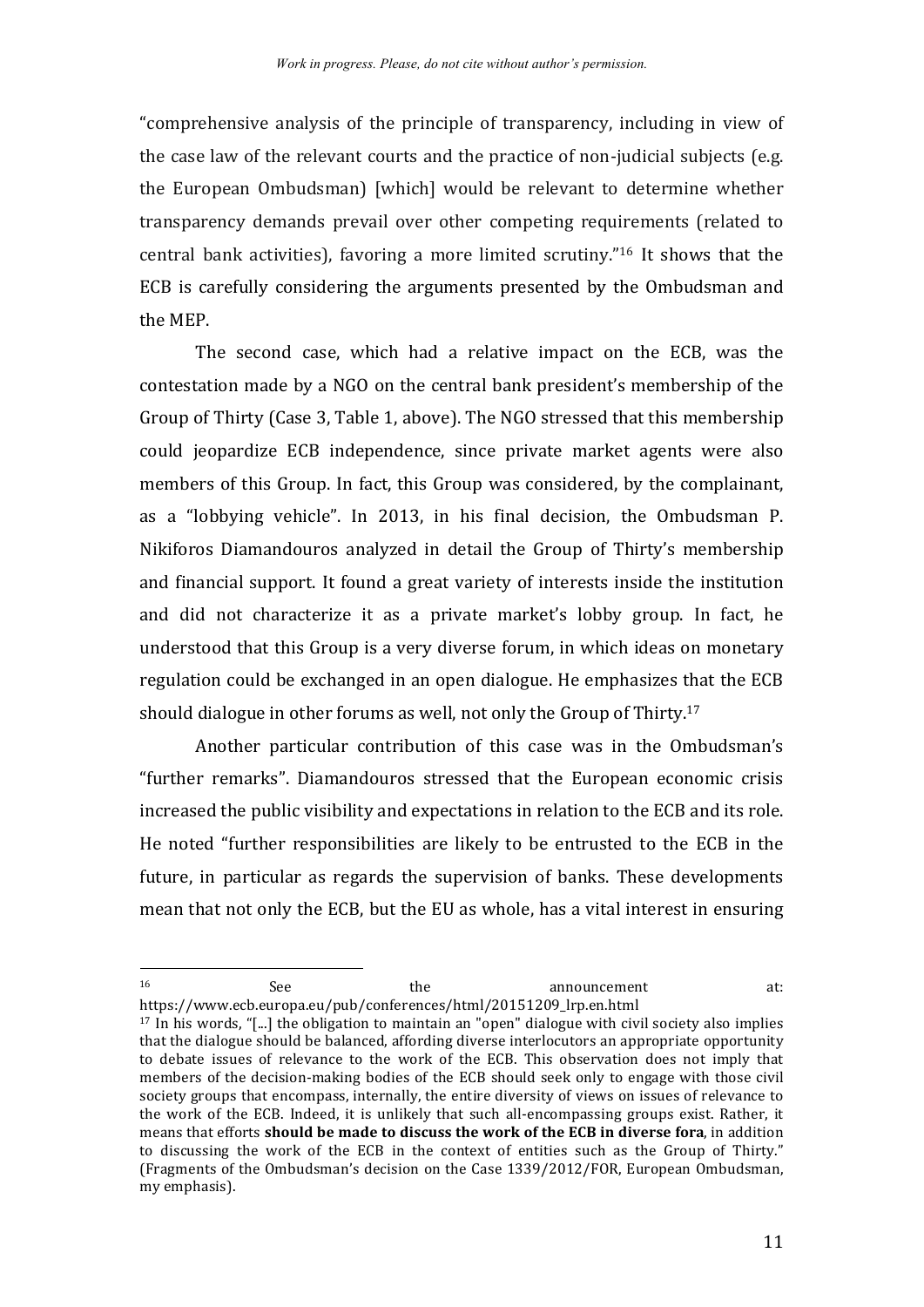that the ECB further raises the quality of its communication with the public".18 He invited the ECB to include the information on the President's Group of Thirty membership in his CV at the central bank website and encouraged the bank "to take steps to further raise the quality of its communication with the public". <sup>19</sup> The ECB responded to the Ombudsman demand and included this information on its President's CV.

Three cases with significant impacts (Case 4, 6 and 7, Table 1, above) concerned European citizens' demands to access ECB documents or information. The most valuable one, in terms of the qualitative content of arguments brought forth by the Ombudsman, was the Case 4 ("ECB communication with Spanish authorities"). In this case, a Spanish lawyer asked for access to a document sent by the ECB to political authorities in Spain. The central bank refused the demand based on the exception concerning protection of economic and monetary policy interests (Article 4(1) (a), second indent of Decision ECB/2004/3). However, in the European citizen's view, the ECB decision was not issued with appropriate statement of reasons.

In this case, the Ombudsman mentioned cases-law at the CJEU to identify the European legal regime on the "statement of reasons". In his words, the Court of Justice

"has clearly held that, when processing an application for access to documents, the institutions must carry out a specific examination of each document concerned. The mere fact that a document concerns an interest protected by an exception is not, in itself, sufficient to justify the application of that exception. On the contrary, the institution in question must, in principle, explain **how disclosure of the document could specifically and effectively undermine the interest protected by the exception invoked**. In addition to that, the risk of protected interests being undermined must be reasonably foreseeable and **not purely hypothetical**."20 (Fragments of Fragments of the

<sup>&</sup>lt;sup>18</sup> Fragments of the Ombudsman's decision on the Case 1339/2012/FOR, European Ombudsman, my emphasis.

<sup>19</sup> Fragments of the Ombudsman's decision on the Case 1339/2012/FOR, European Ombudsman, my emphasis.

<sup>&</sup>lt;sup>20</sup> The cases-law were: Case C-506/08 P *Sweden v MyTravel and Commission*, judgment of 21 July 2011, not yet published in the ECR, paragraph 76; Case T-250/08 *Bachelor v Commission*, judgment of 24 May 2011, not yet published in the ECR, paragraph 78; Case T-166/05 *Borax Europe v Commission*, judgment of 11 March 2009, not yet published in the ECR, paragraph 88; Joined Cases C-514/07 P, C-528/07 P and C-532/07 P *Sweden and Others v API and Commission*, judgment of 21 September 2010, not yet published in the ECR, paragraph 72; Joined Cases C-39/05 P and C-52/05 P *Sweden and Turco v Council* [2008] ECR I-1429, paragraph 43; Case T-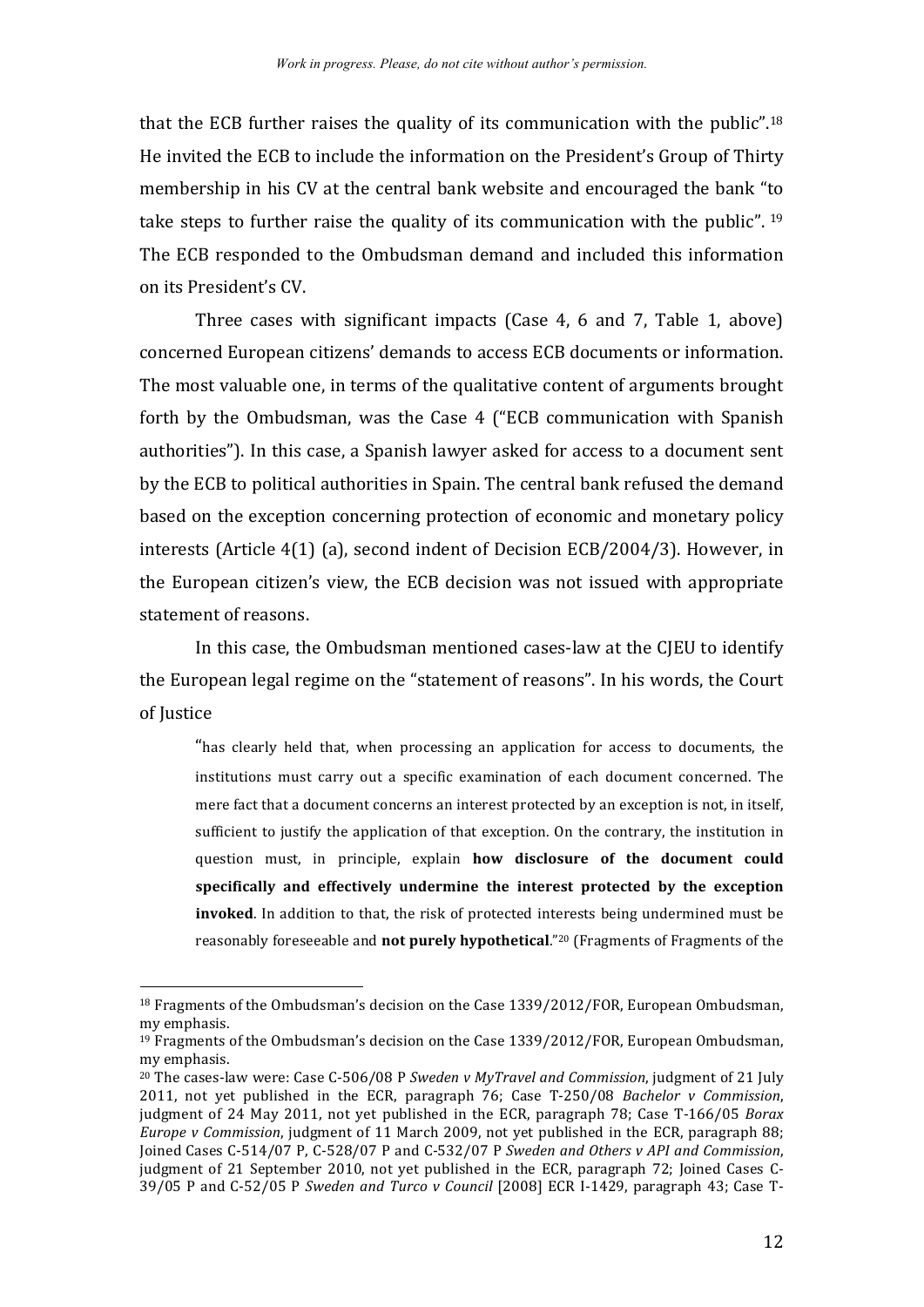Ombudsman's decision on the Case 2016/2011/ER, European Ombudsman, my emphasis).

*During this inquiry*, the ECB reviewed its position and send to the complainant a more appropriate statement of reasons, describing the content of the letter and explaining the sensitivity of the issue, as well as the central bank's reasons and intentions underlying the letter's issuance. In his further remarks, the Ombudsman asked for more transparency and more concern on the part of the ECB. In his words, "the European Central Bank [should] continue to regard the disclosure of documents to the public, and the reasoning of decisions refusing disclosure, not only as legal obligations, but also as an opportunity to demonstrate its commitment to the principle of transparency and thereby to enhance its legitimacy in the eyes of citizens."21

The Cases 6 and 7 ("Exchange rate policy" and "Euro banknotes") concerned the same matter: the ECB did not explain sufficiently its reasons for not providing information related to, respectively, its exchange rate policy and statistics on stock and flows of euro banknotes. In the latter case, Diamandouros warned the ECB he could not accept that the central bank "is entitled" to rely on an intellectual argument related to "irrational behavior" from public (such as the idea of run on banknotes in countries where there are less stock). The ECB did not offer "evidence to substantiate this argument which, moreover, does not appear to relate to any of the exceptions" contained in the central bank regulation (Article 4, Decision ECB/2004/3).22 Therefore, the Ombudsman stressed that economic ideas are not accepted as reasons for reducing central bank transparency.

Case 9 ("Rules governing public access of documents") also produced a relevant impact and it was the first one involving the ECB. It was an inquiry on the Jacob Söderman's initiative concerning different European institutions and the issuance of their rules governing public access to documents. The first ECB regulation regarding this issue was the Decision 1998/12 and the Ombudsman

<sup>2/03</sup> *Verein für Konsumenteninformation v Commission* [2005] ECR II-1121, paragraph 69; *Sison v Council*, cited in footnote 5, paragraph 75."

<sup>21</sup> Fragments of the Ombudsman's decision on the Case 2016/2011/ER, European Ombudsman.

<sup>22</sup> Fragments of Fragments of the Ombudsman's decision on the Case 1939/2002/IJH, European Ombudsman.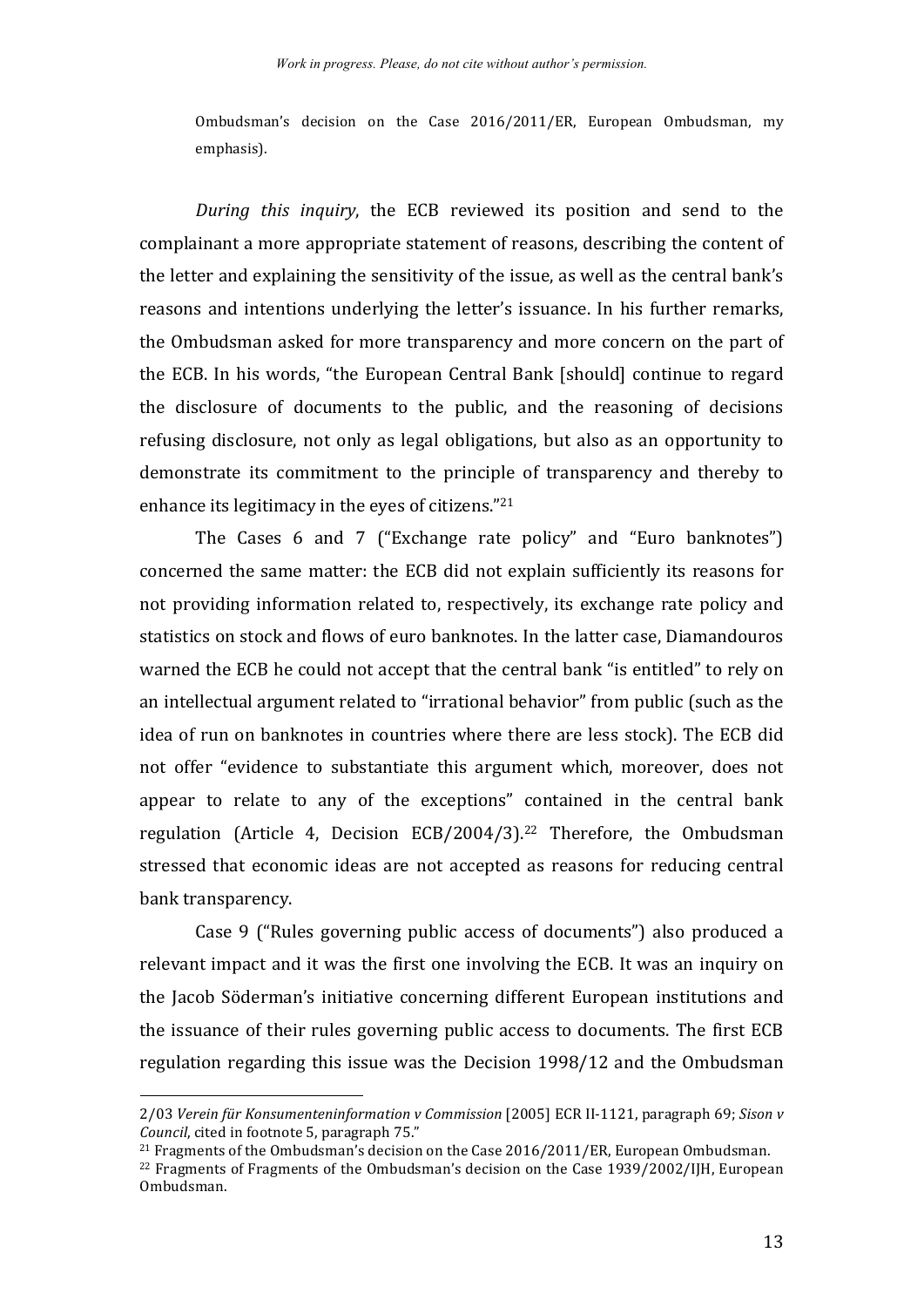identified some problems in it. The most relevant problem identified was: the ECB only regulated the access of so-called "administrative documents" and did not mention the procedures to have access to the Governing Council decisions on monetary policy, such as the meetings' minutes. The dialogue with the ECB, during the inquiry, seemed to be tension. The ECB remembered the Ombudsman that, according to the TFEU, it was not obliged to disclosure its decisions. The Ombudsman replied saying that the central bank can disclosure if it decides to, and the regulation should govern this procedure. He referred to different caseslaw at the CIEU.

It is difficult to identify a casual relationship between this Ombudsman's decision, issued on 24 September 1999, and the developments on the ECB transparency policy during the 2000s. However, it is important to note that this inquiry was the first to establish an institutional dialogue between these two European institutions and, after this first one, the ECB seems to be more cordial and attentive to the Ombudsman's demands and remarks. Also, the Ombudsman clearly vocalized a particular concern with the Governing Council's minutes, which contain the most relevant decisions for the European monetary policy.

The ECB decided to regularly publish minutes only in 2015,23 but it issued a better regulation concerning access to documents in 2004 (ECB Decision 2004/3), in which there are no more distinctions between "administrative documents" and other decisional papers. The regulation applies for any document formalized by the ECB, which could have as a source the Ombudsman's concern.24

## **b) Cases without contribution, or with negative impact on ECB transparency**

One case had no particular impact on ECB transparency (Case 2, "Eurozone convergence criteria", Table 1, above). It was a missed opportunity for the Ombudsman to contribute to the central bank governance. However, in cases 5 and 8, concerning a common issue (i.e. the "language of ECB communication"),

<sup>&</sup>lt;sup>23</sup> However, since its creation, the ECB established an institutional practice of organizing press conferences after the Governing Council's meetings.

<sup>24</sup> However, only interviews can confirm this hypothesis.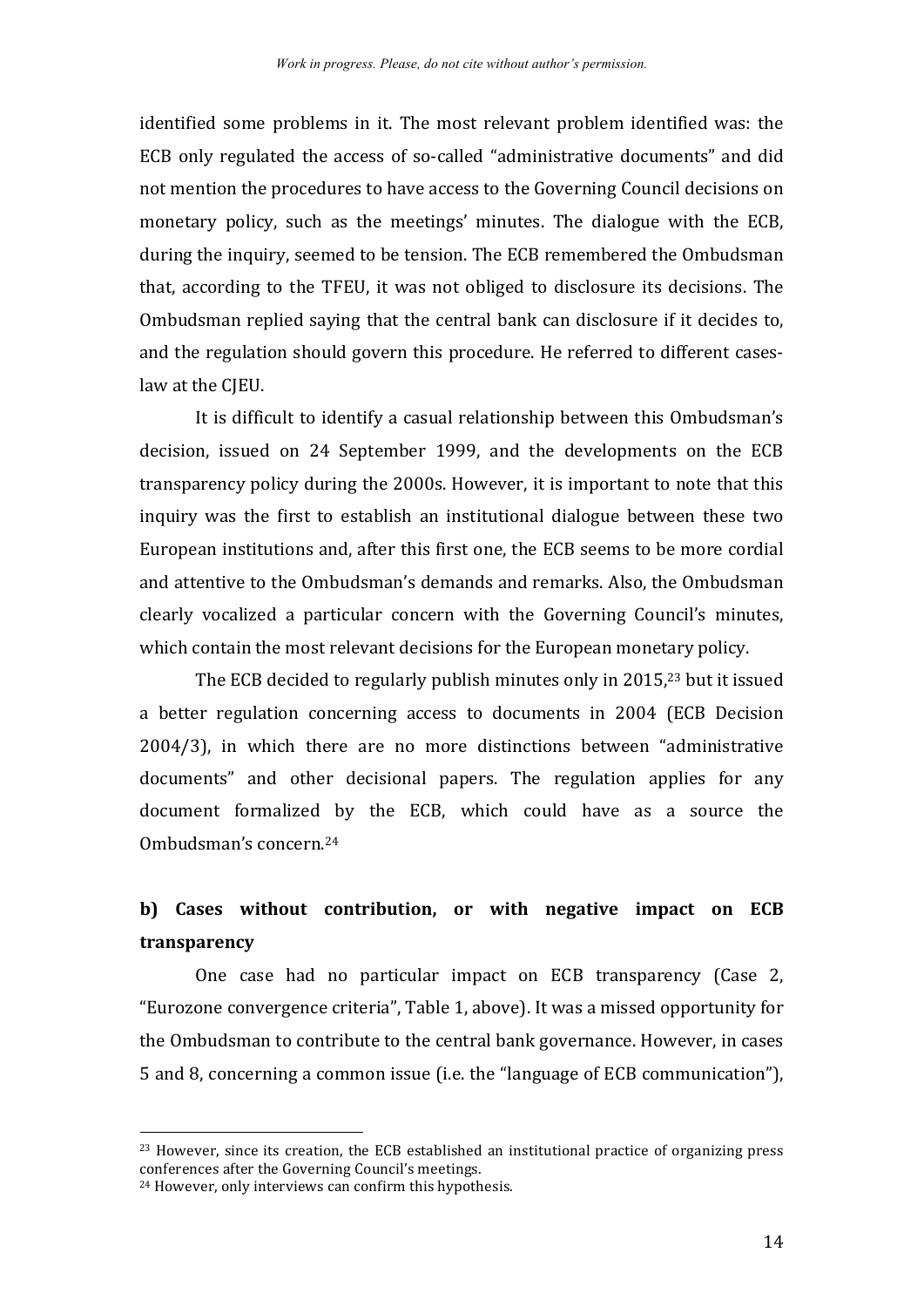it seems that the Ombudsman contributed negatively with the transparency of European monetary decisions.

In case 2 ("Eurozone convergence criteria"), Ombudsman O'Reilley received a complaint by a European citizen, in which that he/she argues the ECB was not publishing statistics on convergence criteria in "user-friendly" form, like a check box. The ECB replied that it publishes the relevant data on annual reports and by other means. Moreover, it stressed that member states are called upon to steer their fiscal and other policies in compliance with other criteria in addition to the convergence one.

The Ombudsman did not identify a duty on the part of the ECB to publish the information in the way the complainant asked for and did not develop further remarks. However, in this case, I believe the Ombudsman could contribute more to ECB transparency encouraging the central bank to invest in a less complicated form to communicate with European community. The US Fed, for instance, has been investing in a website for financial education and it contains clear explanations about the Federal Reserve system and its functioning. <sup>25</sup> The Ombudsman could have used this kind of complaint to remember the ECB that there is more alternatives to create a friendly environment for the understanding of complex matters in European monetary and economic policy.

In cases 5 and 8, I believe the main negative contribution was the acceptance by the Ombudsman (Diamandouros and Söderman, respectively) of a precise ECB argument, i.e. that there are two different documents about monetary decisions: one to be addressed to experts and financial markets, concerning "technical issues" in monetary policy and published in English; others to be shared with the European community and written in all languages.

This "differentiated language regime" drew a line between monetary decisions (technical issues) and "general information". Nevertheless, the socalled "technical" decisions have allocational effects on social groups. In both cases, the Ombudsman did not explore the monetary argument and allowed the ECB to be less transparent for the general public. Of course, there is a concern on cost-efficiency to publish ECB documents in all community languages, however

<sup>25</sup> The website is: https://www.federalreserveeducation.org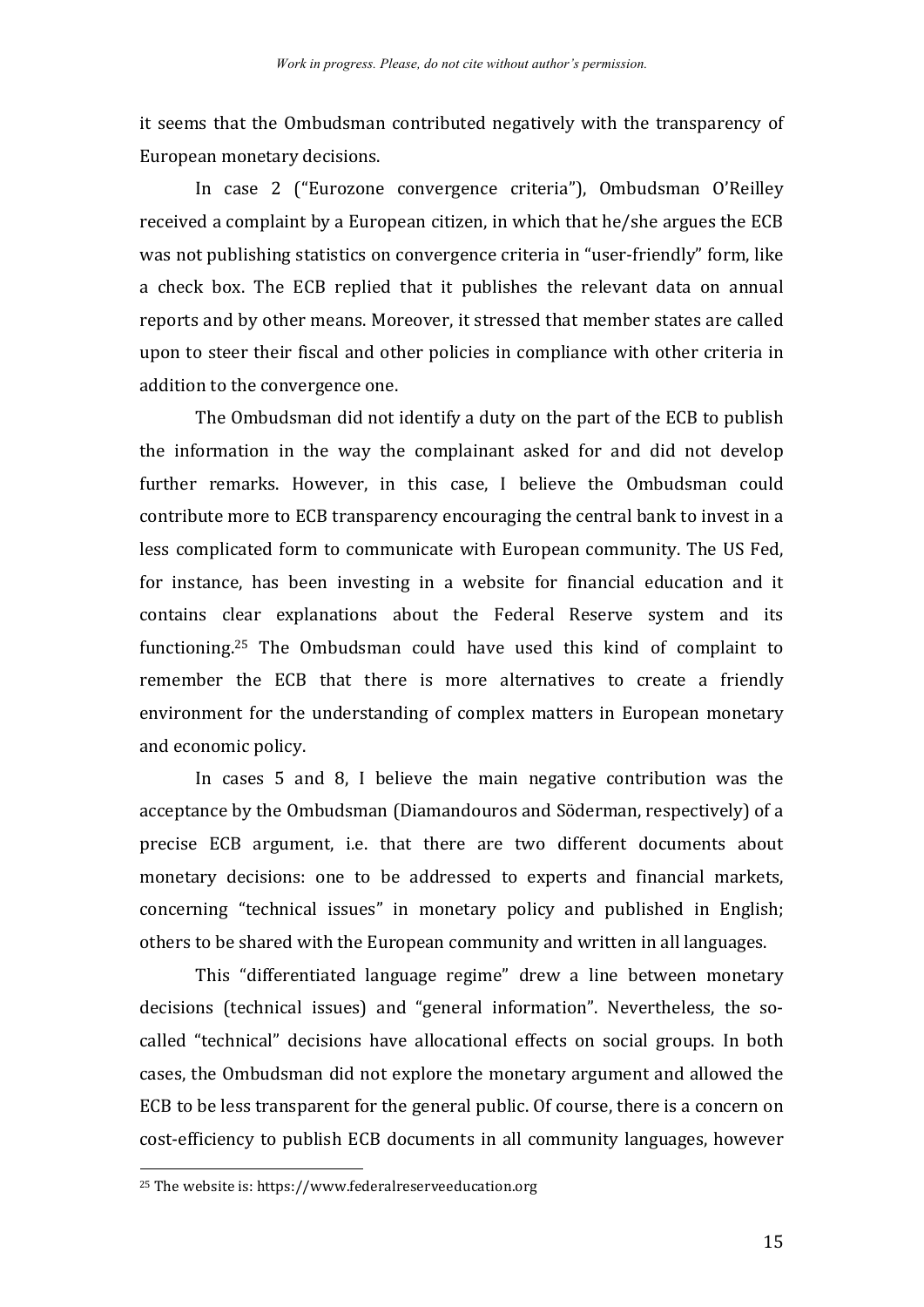an intermediate approach should have been explored by the central bank to assure its legitimacy.

### **4) Conclusion**

This paper presents an ongoing research and an initial exam of the European Ombudsman's decisions involving the ECB. I believe that this institution has been contributing to expand the transparency in monetary policy. Despite its soft-law powers, the Ombudsman is promoting hard effects on the ECB accountability. However, there is more room to improve it. At least in three cases (3/9), the Ombudsman did not contribute or impacted negatively in central bank governance.

### **5) References**

- Abazi, Vigjilenca; Hillebrandt, Maarten. "The legal limits to confidential negotiations: Recent case law developments in Council transparency: *Access Info Europe and In 't Veld*, 52 *Common Market Law Review*, Issue 3, 2015.
- Aglietta, Michel. Complément A: La rénovation des politiques monétaires. In: CAE *Le "central banking" après la crise*: deux lectures d'une enquête internationale auprès d'économistes et de banquiers centraux. Rapport CAE 1, 2011.
- Amtenbrink, Fabian. *The democratic accountability of central Banks*: a comparative study of the European central bank. Oregon: Oxford and Portland, 1999.
- Bank for International Settlements (BIS). *Issues in the governance of central banks: a report from de the central bank governance group*. Switzerland: Basel, May 2009.
- Bini-Smaghi, Lorenzo; Gros, Daniel. Is the ECB accountable and transparent?. *European Institute of Public Administration (EIPA)*, Maastricht, 2001.
- Blinder, Alan. *The quiet revolution*: central banking goes modern. New Haven: Yale University Press, 2004.
- Borio, Claudio. Central banking post-crisis: what compass for uncharted waters?. *BIS Working Paper* 353, Bank for International Settlements, 2011.
- Bovens, Mark. Analysing and Assessing Accountability: a conceptual Framework. *European Law Journal* 13(4), 2007a.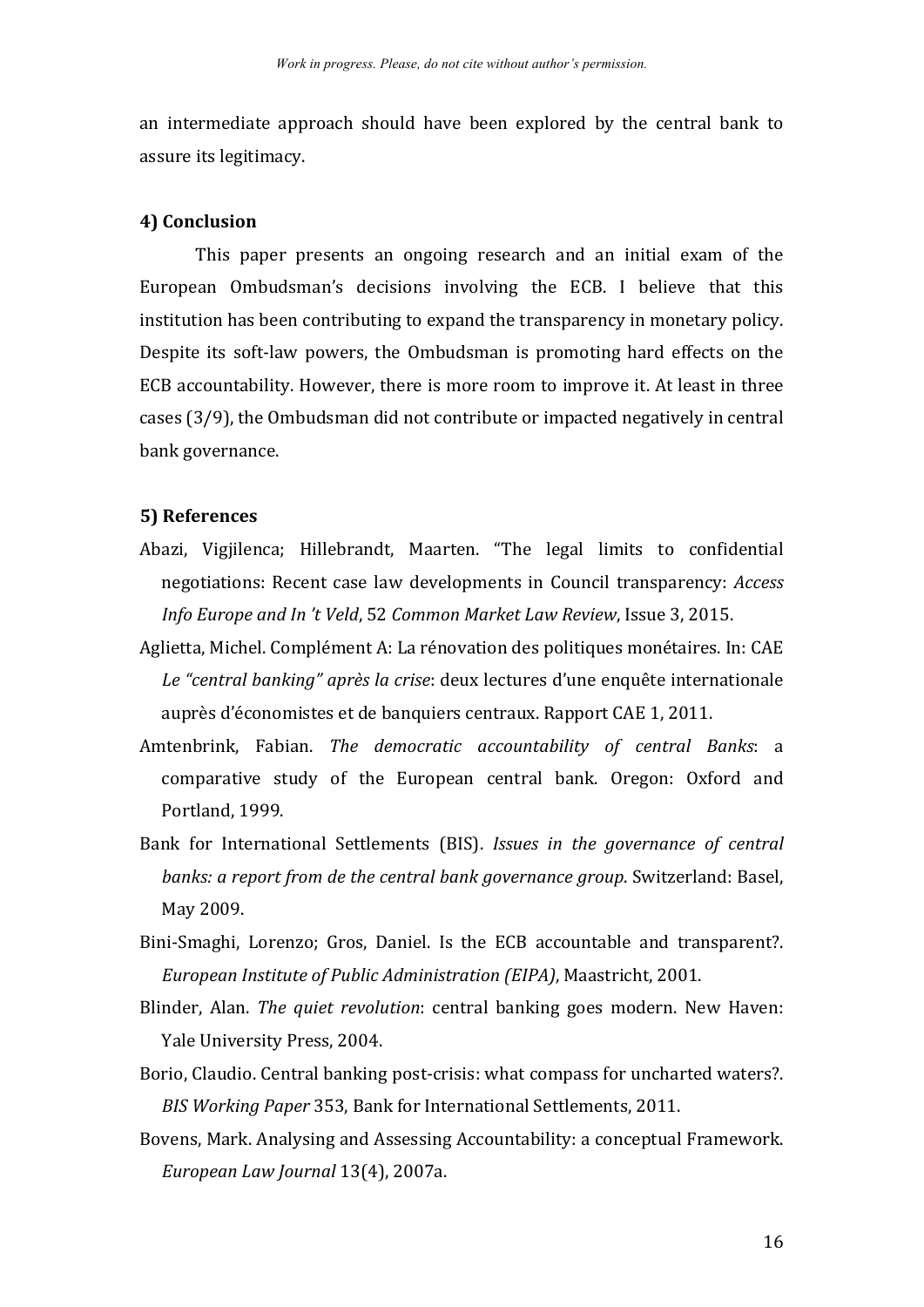- \_\_\_. New Forms of Accountability and EUGGovernance. *Comparative European Politics* 5, 2007b.
- \_\_\_. Two Concepts of *Accountability*: *accountability as a virtue and as a mechanism*. West European Politics 5, vol. 33, 2010.
- Cadeddu, Simone. "The proceedings of the European Ombudsman", *Law and Contemporary Problems 68(1),* 2004.
- De Haan, Jakob; Osterloo, Sander. "Transparency and accountability of central banks in their role of financial stability supervisor in OECD countries", Eur J Law Econ 22, 2006.
- De Haan, Jakob; Amtenbrink, Fabian; Eijffinger, Sylvester C.W. Accountability of central Banks: aspects and quantification. 1998. *Available at*: <http://ssrn.com/abstract=1307581>
- Dincer, N. Nergiz; Eichengreen, Barry. Central bank transparency: where, why, and with what effects?. *NBER Working Paper Series* 13003, 2007.
- Dowdle, Michael W. Public accountability: conceptual, historical and epistemic mappings. In: DOWDLE, Michael W. (ed.). *Public Accountability* – Designs, Dilemmas and Experiences. Cambridge: Cambridge University Press, 2006.
- Duran, Camila Villard. *L'encadrement juridique de l'accountability de la politique monétaire* : une étude de la Banque centrale brésilienne (BCB), de la Banque centrale européenne (BCE) et de la Réserve fédérale des États-Unis (Fed). ANRT, Lille, 2012.
- \_\_\_. "The framework for the social accountability of central banks: the growing relevance of soft law in central banks", EJLS 8(2), 2015.
- Goodfriend, Marvin. How the world achieved consensus on monetary policy. *Journal of Economic Perspectives* 21(4), 2007.
- Goodhart, Charles A. The changing role of central Banks. *BIS Working Papers* 326, Bank for International Settlements, 2010.
- Grandrud, Christopher; Hallerberg, Mark. "Does Banking Union Worsen the EU's Democratic Deficit? The Need for Greater Supervisory Data Transparency", *JCMS 53* (4), 2015.
- Grant, Ruth W.; Keohane, Robert O. Accountability and Abuses of Power In World Politics. *American Political Science Review* 99(1), 2005.